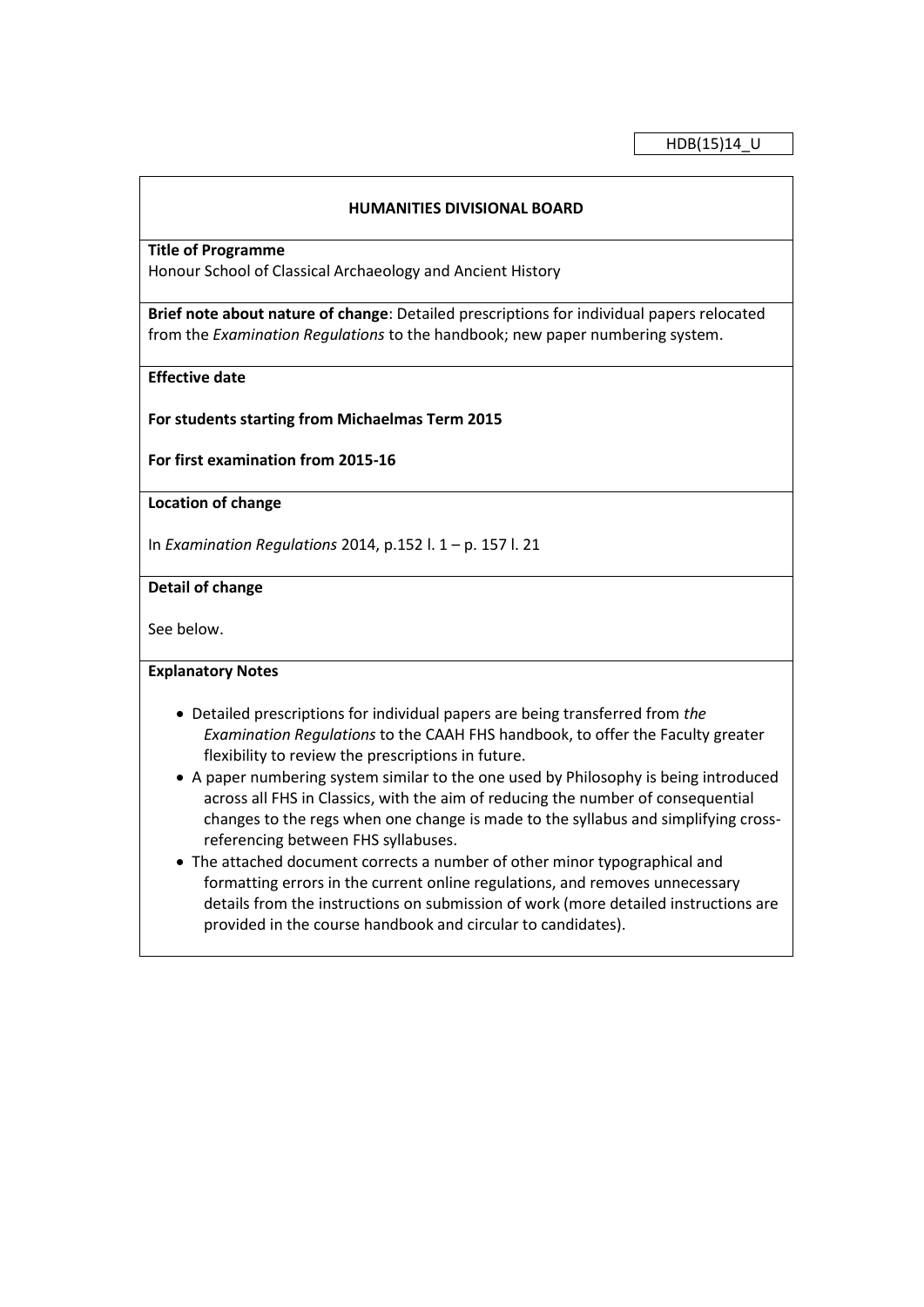## **Honour School of Classical Archaeology And Ancient History**

**A**

The Honour School of Classical Archaeology and Ancient History shall consist of such subjects as the Board of the Faculty of Classics shall prescribe by regulation from time to time.

2. No candidate shall be admitted to the examination in this school without either having passed, or having been exempted from, the First Public Examination.

3. The examination shall be under the supervision of the Board of the Faculty of Classics, which shall appoint a standing committee to consider matters relating to the examination and to the Preliminary Examination in Classical Archaeology and Ancient History.

4. Candidates shall be required to take part in approved fieldwork as an integral part of the course. The fieldwork requirement shall normally have been discharged before the Long Vacation following the second year of the coursebeginning of Michaelmas Term in the candidate's second year.

*Note*: It cannot be guaranteed that university lectures or classes or college teaching will be available in all subjects in every academic year. Candidates are advised to consult their tutors about the availability of teaching when selecting their subjects.

**B**

1. Each candidate shall offer the following elements:

I-VI Six papers from the following options, of which at least one must be taken from each of A, B and C, and no more than one from F. At least two of the six papers must be archaeological (from B and D), and at least two must be historical (from C and E), unless a language paper is taken, as this can replace one of the archaeological or historical requirements. Subjects 407-13 and 601-5 below will be examined in accordance with the regulations for the Honour School of Literae Humaniores. For each of these subjects, a detailed specification will be given in the Greats Handbook applicable to the relevant year of examination. Detailed specifications for all other subjects in the Honour School will be given in the CAAH Finals Handbook applicable to the relevant year of examination. Both handbooks will be published by Monday of Week 5 of Hilary Term two years preceding the examination.

Any candidate whose native language is not English may bring a bilingual (native language to English) dictionary for use in any examination paper where candidates are required to translate Ancient Greek and/or Latin texts into English.

A. Integrated Classes

i.621: *Rome, Italy and the Hellenistic East c. 300-100 BC: archaeology and history*

The course studies the political and cultural interaction and conflict between the Hellenistic East and Roman Italy. Candidates will be expected to show knowledge of the material, visual, and written evidence of the period and to show ability in interpreting it in its archaeological and historical contexts. Candidates should be familiar with the relevant archaeology of the following cities and sites: Pella,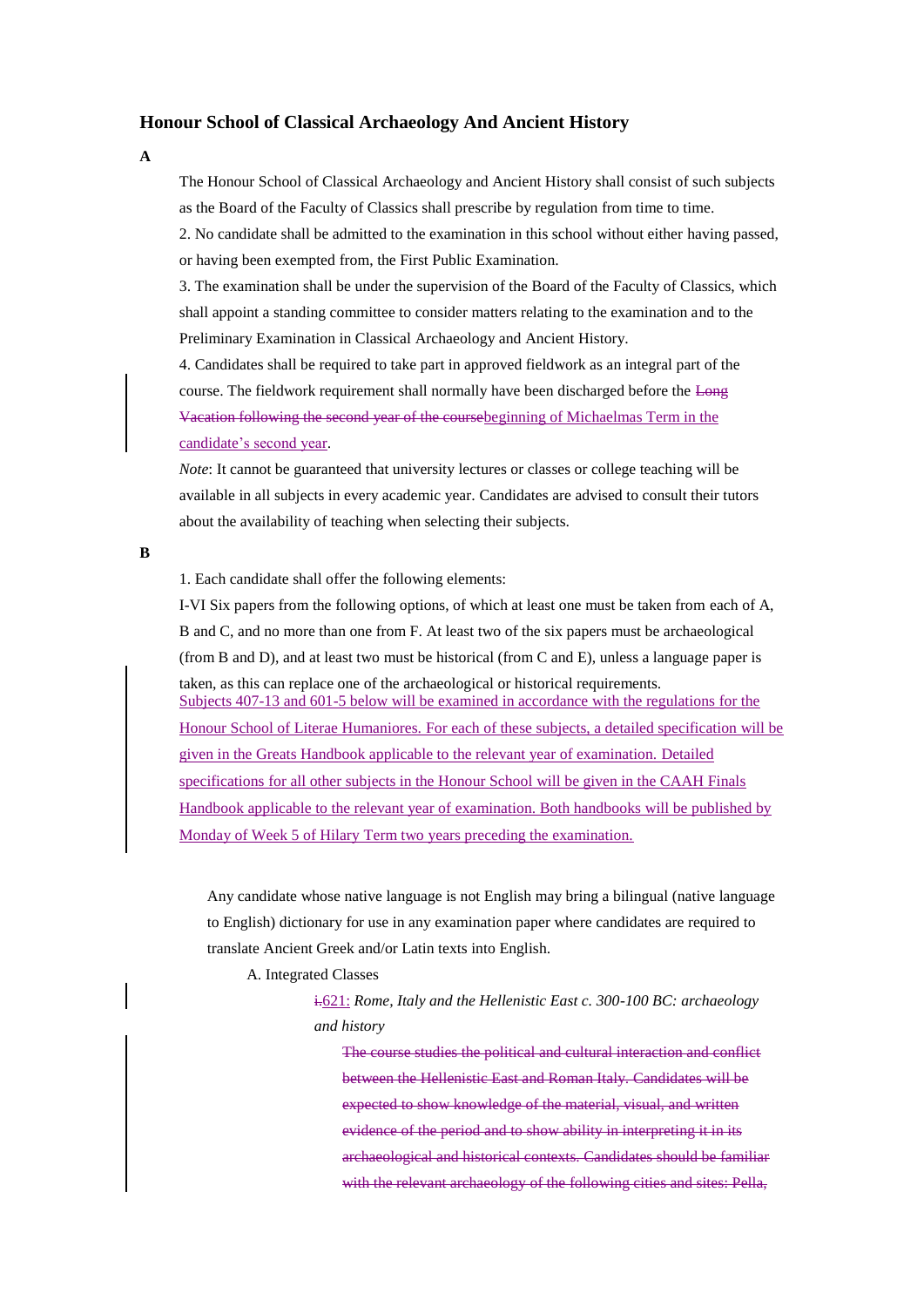Alexandria, Pergamon, Ai Khanoum, Athens, Priene, Delos, Praeneste, Pompeii, Rome.

622: ii. *Imperial Culture and Society, c. AD 50-150: archaeology and history*

The course studies the complex social history and political culture of Rome and leading cities under the Empire, from the last Julio-Claudians to the Antonines, through the rich and diverse body of written and material evidence that survives from this period – monuments, art, inscriptions, and literary texts from a wide variety of genres.

Candidates should be familiar with the archaeology and major monuments of the period at the following sites and cities: Rome, Pompeii, Ostia, Beneventum, Tivoli; Fishbourne, Vindolanda, Hadrian's Wall; Timgad, Djemila; Athens, Aphrodisias, Ephesos, Masada. They should also show knowledge of written texts as specified for this course in the handbook for the Honour School of Classical Archaeology and Ancient History.

B. Core Papers: Classical Archaeology

i.601: *The Greeks and the Mediterranean World, c. 950-500 BC* As specified for the Honour School of Literae Humaniores, subject IV.1.

602: ii. *Greek Art and Archaeology c.500-300 BC*

As specified for the Honour School of Literae Humaniores, subject  $W<sub>2</sub>$ 

604: *Art under the Roman Empire, AD 14-337*

iii.605: *Roman Archaeology: Cities and Settlement under the Empire* As specified for the Honour School of Literae Humaniores, subject IV.4.

iv. *Art under the Roman Empire, 14-337*

As specified for the Honour School of Literae Humaniores, subject IV.4.

C. Core Papers: Ancient History

408: *Alexander the Great and his Early Successors (336 BC-302 BC)* 471: *The Greek City in the Roman World from Dio Chrysostom to John Chrysostom*

482: i. *Thucydides and the Greek World 479-403 BC*

As specified for the Honour School of Literae Humaniores, subject

1.2, except that candidates in Classical Archaeology and Ancient

History will answer four questions.

ii. *Alexander the Great and his Early Successors*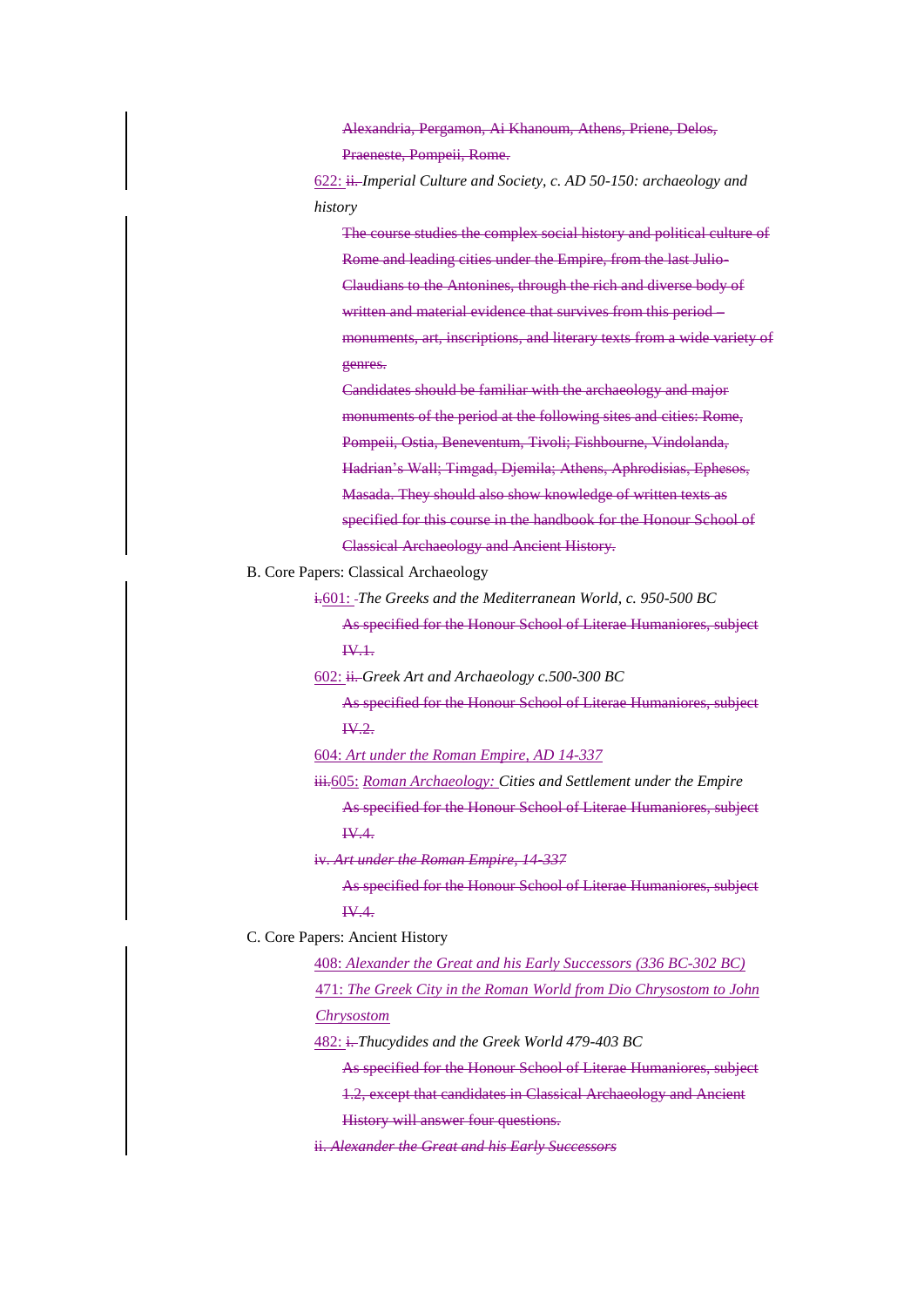As specified for the Honour School of Literae Humaniores, subject I. 8.

iii.485: *Republic in Crisis: 146-46 BCRoman History 146-46 BC* As specified for the Honour School of Literae Humaniores, subject I.5; candidates in Classical Archaeology and Ancient History will answer

four questions.

D. Further Papers: Classical Archaeology

i.631: *Egyptian Art and Architecture* 

632: ii. *The Archaeology of Minoan Crete, 3200-1000 BC*

633: iii. *Etruscan Italy, 900*‐*300 BC. Candidates should be familiar with* 

*the relevant archaeology of the following cities and sites: Tarquinia,* 

*Caere, Veii, Vulci, Rome, Marzabotto, Populonia, Pyrgi, Gravisca,* 

*Orvieto, Cortona, and Acquarossa.*

iv.634: *Science-Based Methods in Archaeology* 

635: v. *Greek and Roman Coins* 

Candidates will be expected to show knowledge of the principal developments in coinage from its beginnings c.600 BC until the reign of Diocletian (AD 284-305). Emphasis will be placed on the ways in which numismatic evidence may be used to address questions of historical and archaeological interest.

636: vi. *Mediterranean Maritime Archaeology* 

637: vii. *The Archaeology of the Late Roman Empire, AD 284-641*

The paper studies the archaeology and art of the Roman Empire from Diocletian through the death of Heraclius. Subjects include urban change; development of the countryside in the east; industry; patterns of trade; persistence of pagan art; and the impact of Christianity (church building, pilgrimage, monasticism) on architecture and art. The main sites to be studied are Rome, Constantinople, Trier, Verulamium, Ravenna, Justiniana Prima, Caesarea Maritima, Scythopolis, Jerusalem and sites in the Roman provinces of Syria and Palestine.

E. Further Papers: Ancient History

i. *Epigraphy of the Greek and/or Roman World* 

The course focuses on the inscribed text, mainly on stone and bronze, as monument, physical object and medium of information, and it explores the evidence of particular inscriptions, or groups of inscriptions, for the political, social, and economic history of communities in the ancient world. Candidates may show knowledge of either Archaic-Classical Greek, or Hellenistic, or Republican Roman or Imperial Roman inscriptions. They will be expected to show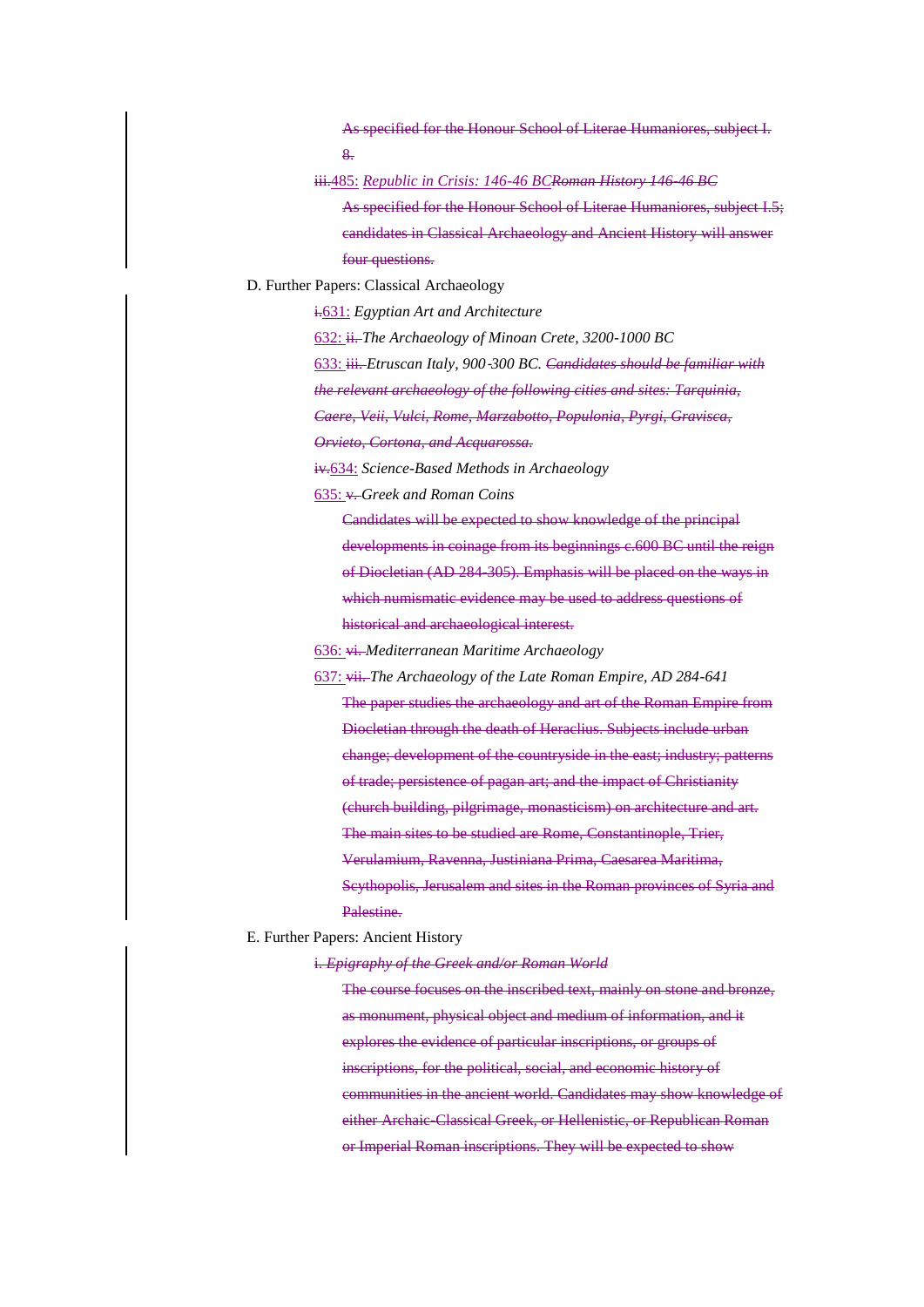knowledge of epigraphic texts in Greek and/or in Latin (though all texts will be accompanied by translations).

407: ii. *Athenian Democracy in the Classical Age* 

As specified for the Honour School of Literae Humaniores, subject I. 7.

iii. *Sexuality and Gender in Greece and Rome* 

As specified for the Honour School of Literae Humaniores, subject I. 13.

410: iv. *Cicero: Politics and Thought in the Late Republic* 

As specified for the Honour School of Literae Humaniores, subject I.  $\overline{10}$ .

412: v. *Religions in the Greek and Roman World, c.31 BC-AD 312* 

As specified for the Honour School of Literae Humaniores, subject I.12.

413: *Sexuality and Gender in Greece and Rome* 

472: vi. *St Augustine and the Last Days of Rome, 370-430*

Examined by a single 3-hour written paper combining passages for

comment and essay questions.

Augustine, *Against the Academics* 2.2.4-6, 3.18-19, tr. J. O'Meara, *Ancient Christian Writers* 23 (Washington, DC, 1951).

> *Confessions*, Books I-X, tr. H. Chadwick (Oxford, 1991), pp. 1-220 (recommended to buy)

*City of God*, Books XIV, XIX tr. H. Bettenson (Harmondsworth, 1972), pp. 547-94; 842-94

*Letters* 10, 15, 16, 17, 188, 209, 262, tr. E. Hill *The Works of St Augustine* (New York, 2003-04), II/1, 33-5, 45-50; II/3, 252-59, 394- 97; II/4, 203-09

*Letters* 10\*, 12\*, 20\*, 24\*, tr. R. Eno, *Saint Augustine: Letters 1\*-29\** (Washington, DC, 1989), pp. 75-80, 100-08, 133-49, 172-4 (Also online via Questia)

*Sermons* 198 (Dolbeau 26), 355, 356, tr. E. Hill (New York, 1997) III/11, 180-228, III/10, 166-84

*Sermon on the Sack of Rome*, tr. M. O'Reilly (Washington, DC 1955) Ammianus Marcellinus, *The Later Roman Empire* [*Res Gestae* ], Book 14.6; 27.3, 6- 7, 9, 11; 28.1, 4; 29. 2; 30. 5-9, 31.1-2, 12-14, tr. J. C. Rolfe, Loeb Classical Library 3 vols. (Cambridge, MA, 1935). I, 35-53, III, 13-21, 45-51, 57-63, 73-77, 87-123, 137- 61, 215-33, 335-73, 377-409, 463-89 (Also online at http://penelope.uchicago.edu) Ausonius, *The Professors of Bordeaux*, tr. H.G. Evelyn White, Loeb Classical Library 2 vols. (Cambridge Mass., 1921), I, 97-139.

> *Letters* 12 and 22, tr. White, II, 33-41, 71-8 (Also online at http://www.archive.org)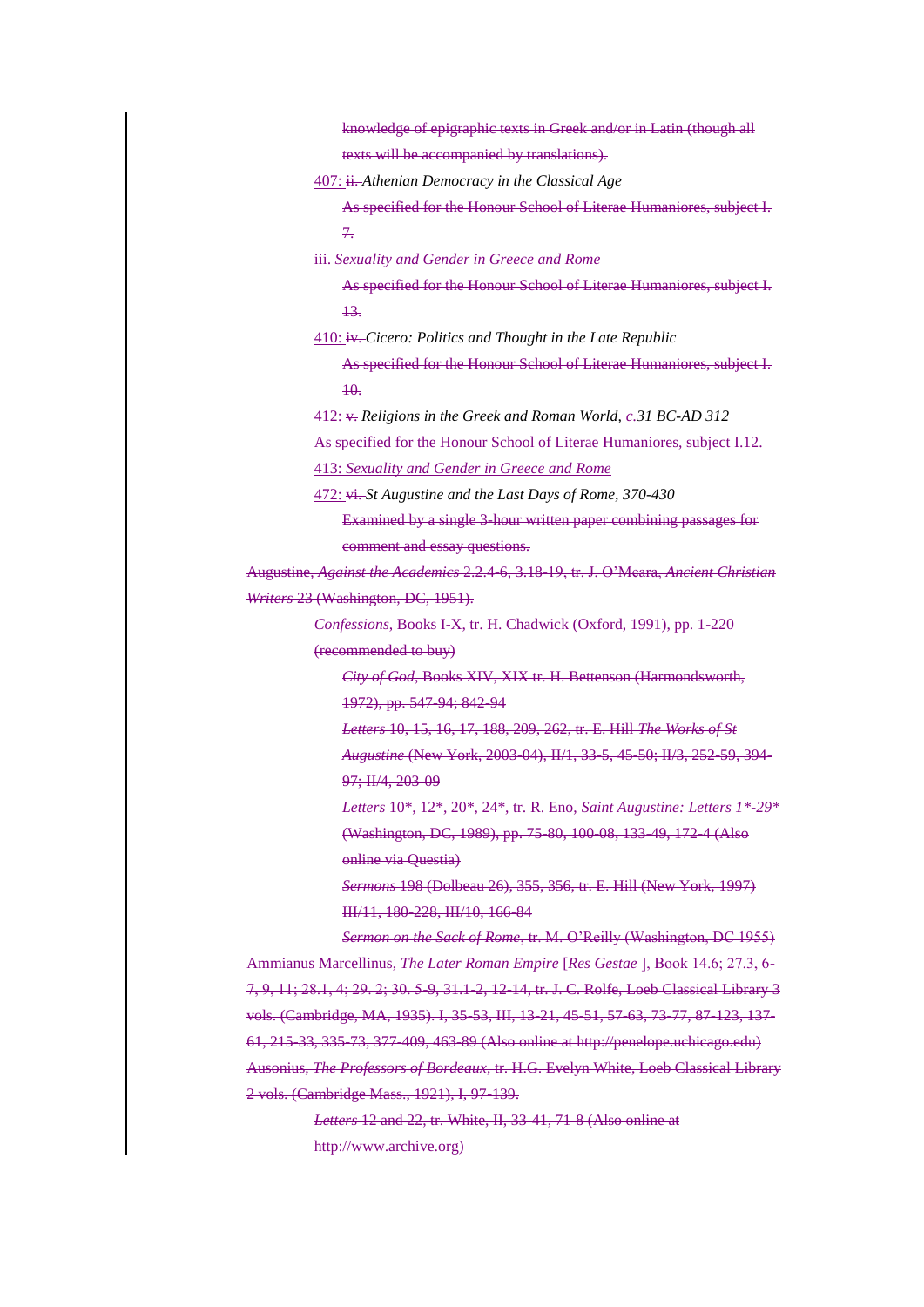Symmachus, *Letters*, Book I. 3, 10, 12, 14, 20, 23, 32, 43, 47-9, 51-3, 58-9, 61, 99; Book III. 36; Book VI. 67 (special translation)

> *Relatio* 3, tr. B. Croke & J. Harries, *Religious Conflict in Fourth-Century Rome* (Sydney, 1982), Document 40, pp. 35-40

> *Relationes* 10-12, tr. R.H. Barrow, *Prefect and Emperor* (Oxford, 1973), pp. 73-81

Ambrose, *Letters* 17 and 18 (now known as 72 and 73), tr. Croke & Harries, *Religious Conflict*, Documents 39 and 41, pp. 30-35, 40-50

> *Letters* 75, 75a, 76, 77, tr. W. Liebeschuetz *Ambrose of Milan : political letters and speeches* (Liverpool, 2005/2010), pp.124-73

*Jerome*, Letters 22, 45, 107, tr. F.A. Wright, *Jerome: Select Letters* Loeb Classical Library (London, 1933), pp. 531-59, 177-79, 229-65 (online at

http://www.archive.org)

*Letter* 130, tr. *Nicene and Post Nicene* Fathers, II.6, 261-272 (Online at http://www.ccel.org)

Pelagius, *Letter to Demetrias*, tr. B. R. Rees (Woodbridge, 1991), pp. 29-70 *The Life of Melania the Younger*, tr. E. Clark (Lewiston, NY, 1984), pp. 25-82 *The Theodosian Code*, tr. C. Pharr (Princeton, 1952), Book IX. Title 16. paras 4-11; IX. 17.6-7; XII.1 56, 63, 77, 87, 98, 104, 110, 112, 116, 122; XIII. 3, 6-12; XIV. 9.1; XVI. 1.2, 4; XVI. 2.20; XVI. 5.3, 6-7, 9; XVI. 10.4-13

Dessau, *Inscriptiones Latinae Selectae*, nos. 754, 1256, 1258-61, 1265, 294-67, 2951 Diehl, *Inscriptiones Latinae Christianae Veteres*, nos. 63, 104 and 1700

> Monica's epitaph 473: *Epigraphy of the Greek and/or Roman World*

### F. Classical Languages

Each subject will be examined in one paper of three hours. Detailed specifications and prescribed texts for subjects 571-574 will be published in the CAAH Finals handbook not later than Monday of Week 5 of Hilary Term two years preceding the examination.

> i.571: *Intermediate Ancient Greek.* (This paper is available only to those undergraduates who offered Prelims paper C.I and, with the permission of the Standing Committee, to others with equivalent knowledge of Ancient Greek. It is not normally available to candidates with a qualification in Ancient Greek above AS-level or equivalent, nor to those who took paper C.3 Intermediate Greek in the preliminary examination.)

A detailed specification and prescribed texts for the paper will be published in the Classical Archaeology and Ancient History FHS handbook not later than Monday of Week 0 of the Michaelmas Term preceding the examination.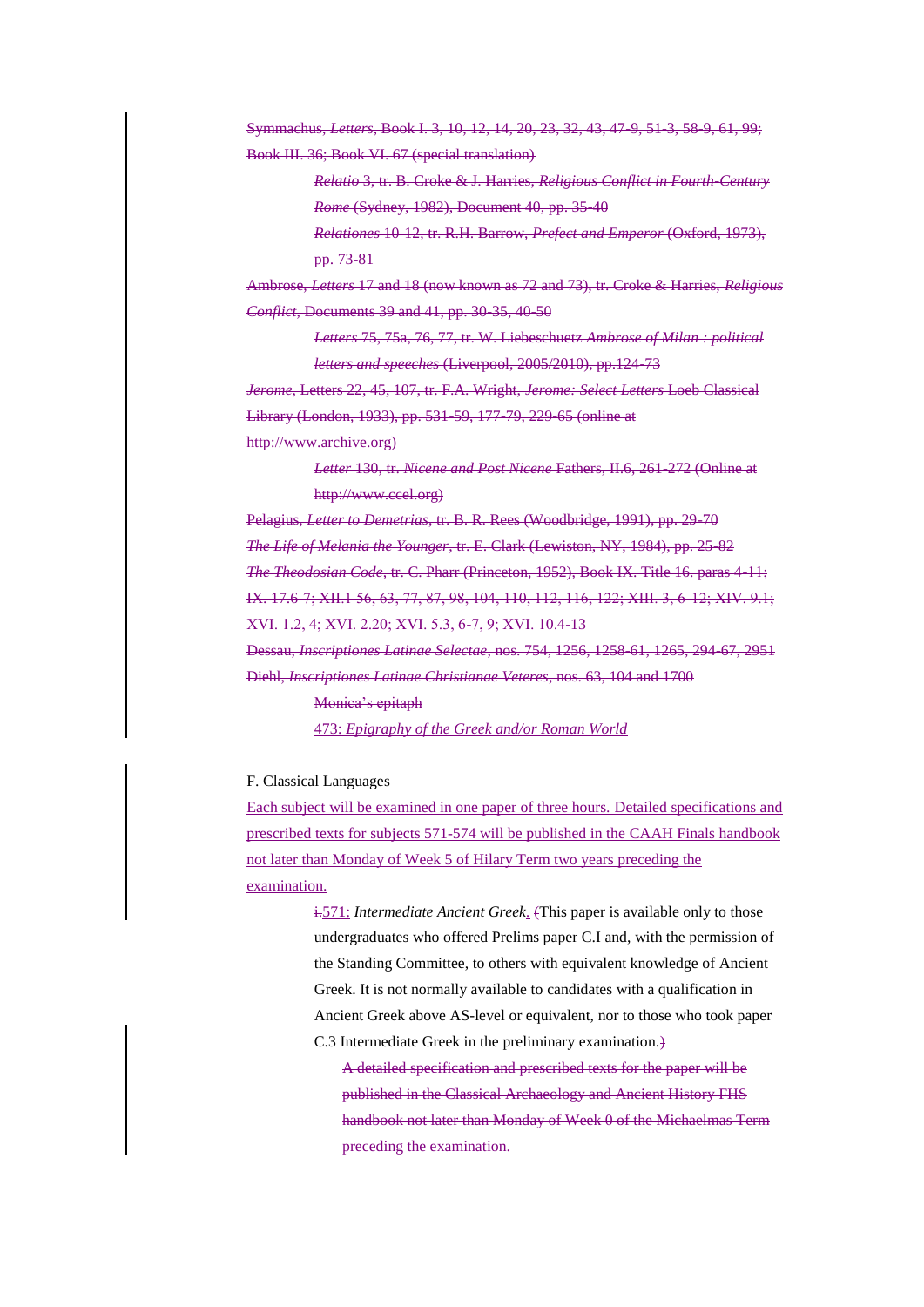ii.572: *Intermediate Latin.* (This paper is available only to those undergraduates who offered Prelims paper C.2 and, with the permission of the Standing Committee, to others with equivalent knowledge of Latin. It is not normally available to candidates with a qualification in Latin above AS-level or equivalent, nor to those who took paper C.4 Intermediate Latin in the preliminary examination.)

A detailed specification and prescribed texts for the paper will be published in the Classical Archaeology and Ancient History FHS handbook not later than Monday of Week 0 of the Michaelmas Term preceding the examination.

iii.573: *Advanced Ancient Greek.* This paper is designed for those with AS or A2 level Greek. Candidates will be expected to show an advanced level of knowledge of Greek grammar and vocabulary (including all syntax and morphology, as laid out in Abbot and Mansfield, Primer of Greek Accidence).

There will be one three-hour paper comprising passages for translation from set texts, grammatical questions on the prepared texts and unseen translation. A detailed specification and prescribed texts for the paper will be published in the Classical Archaeology and Ancient History FHS course handbook not later than Monday of Week 0 of the Michaelmas Term preceding the examination.

iv.574: *Advanced Latin.* This paper is designed for those with AS or A2 level Latin. Candidates will be expected to show an advanced level of knowledge of Latin grammar and vocabulary (including all syntax and morphology, as laid out in Kennedy's Revised Latin Primer). There will be one three-hour paper comprising passages for translation from set texts, grammatical questions on the prepared texts and unseen translation. A detailed specification and prescribed texts for the paper will be published in the Classical Archaeology and Ancient History FHS course handbook not later than Monday of Week 0 of the Michaelmas Term preceding the examination.

VII *A Site or Museum report*, prepared in accordance with Regulation 3 below. The report must be on

#### *Either*

A. an excavation or archaeological site, based as far as possible on participation or autopsy and on a consideration of all relevant historical and archaeological sources;

### *Or*

B. a coherent body of finds from one site or of one category, based as far as possible on autopsy and on a consideration of all relevant historical and archaeological sources.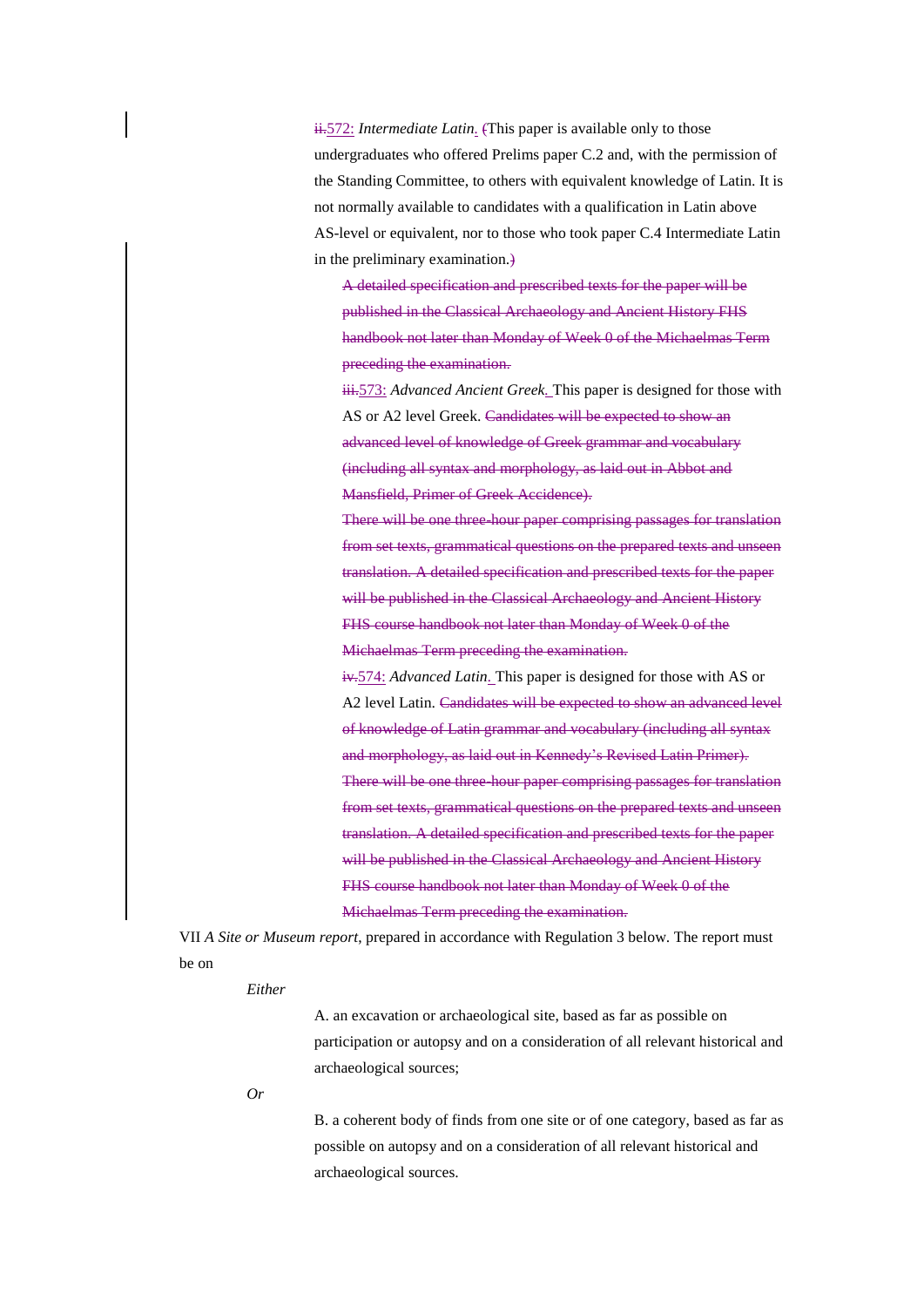VIII An optional *Additional Thesis*, prepared in accordance with Regulation 3 below.

2. Candidates may also be examined viva voce.

3. Theses and Site or Museum reports.

(*a*) This regulation governs theses submitted under Regulation 1.VIII, and the Site or Museum report submitted under 1.VII.

(*b*) The subjects for all theses and for the Site or Museum report must, to the satisfaction of the Standing Committee, fall within the scope of the Honour School of Classical Archaeology and Ancient History. The subject may, but need not, overlap any subject on which the candidate offers papers. Candidates are warned that they should avoid repetition in papers of materials used in their theses, and that may be penalised for substantial repetition-may be penalised.

(*c*) Candidates proposing to offer a thesis must submit the following through their college, to the Secretary of the Standing CommitteeAcademic Support Officer, Ioannou Centre, 66 St Giles', not later than the Friday of the second weekWeek 1 of Trinity Full Term preceding the year of the final examinationin their second year: (i) the title of the proposed thesis or report, together with (ii) a synopsis of the subject in about 100 words-and (iii) a letter of approval from their tutor. The Standing Committee shall decide as soon as possible-whether or not to approve the title and shall advise the candidate immediatelyas soon as possible. No decision shall be deferred beyond the end of the sixth week of the Trinity Full Term preceding the year of the final examination.

(*d*) Every thesis or report shall be the candidate's own work. Tutors may, however, discuss with candidates the field of study, the sources available, and the method of presentation, and may also read and comment on a first draft. The amount of assistance a candidate may receive shall not exceed an amount equivalent to the teaching of a normal paper. Candidates shall make amust submit a signed declaration that the thesis or report is their own work, and their tutors shall countersign the declaration confirming that, to the best of their knowledge and belief, this is so. This declaration must be placed in a sealed envelope bearing the candidate's examination number and presented together with the thesis or report..

(*e*) Theses and reports previously submitted for the Honour School of Classical Archaeology and Ancient History may be resubmitted. No thesis or report shall be accepted which has already been submitted, wholly or substantially, for another Honour School or degree of this or any other institution, and the certificate shall also state that the thesis or report has not been so submitted. No thesis or report shall, however, be ineligible because it has been or is being submitted for any prize of this university.